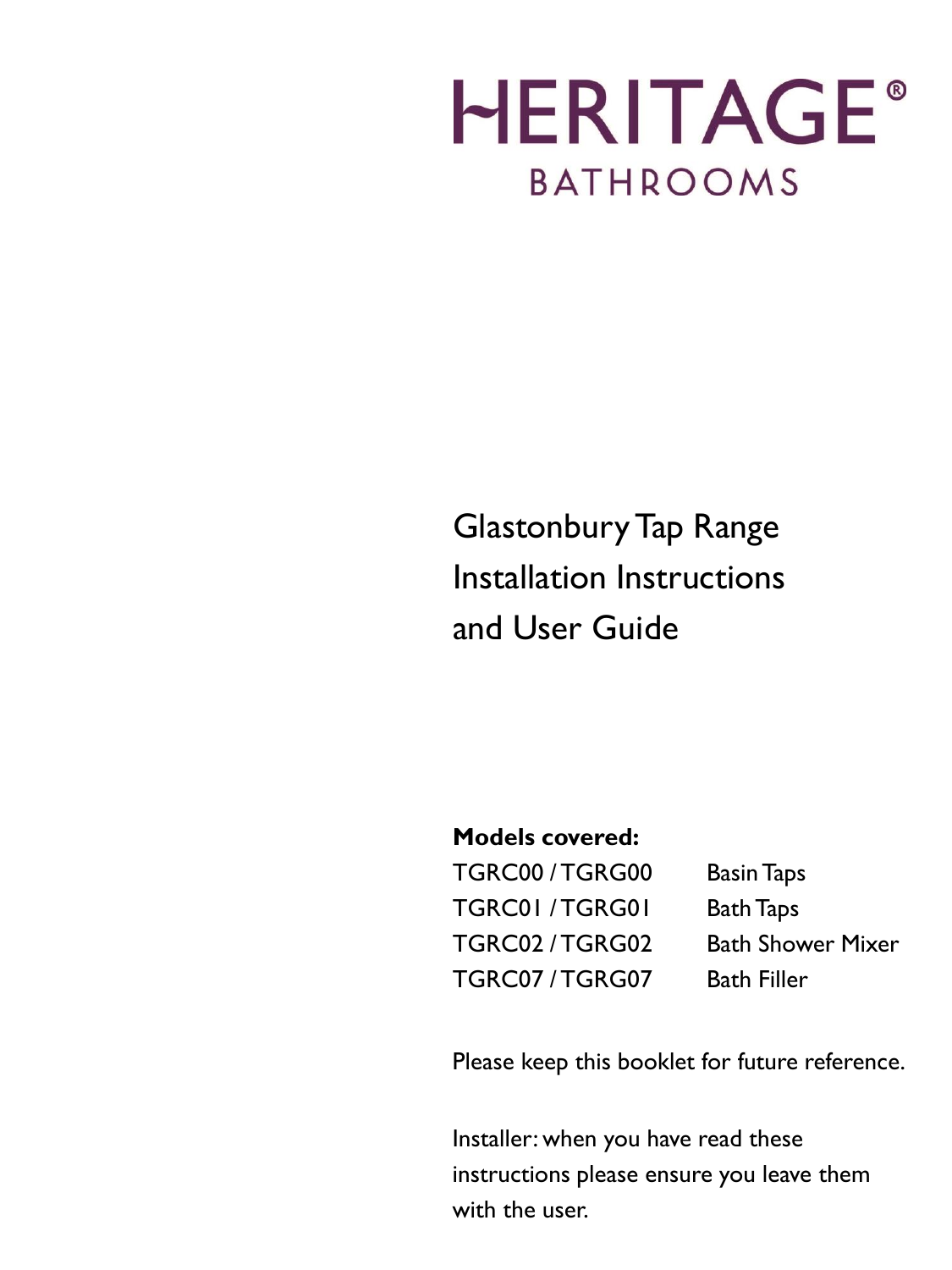# **Contents**

When you buy a Heritage product, you can be confident that it not only features a beautiful, distinctive, classic design, but that it has also been made to the very highest quality standards. To ensure that it works to its full potential, it needs to be fitted correctly.

These fitting instructions have been created to give you all of the information you need and, if you need any further help, please do not hesitate to give us a call on **0844 701 8503**.

| Important Safety Information  |                                |  | 02    |
|-------------------------------|--------------------------------|--|-------|
| <b>General Specifications</b> |                                |  | 02    |
| Installation                  |                                |  | 03-05 |
|                               | Basin/Bath Taps & Bath Filler  |  | 03    |
|                               | <b>Bath Filler</b>             |  | 04    |
|                               | <b>Installation Guidelines</b> |  | 05    |
| Maintenance                   |                                |  | 06    |
| Troubleshooting               |                                |  | 07    |
| Guarantee                     |                                |  | 08-09 |
| <b>Notes</b>                  |                                |  | 0     |

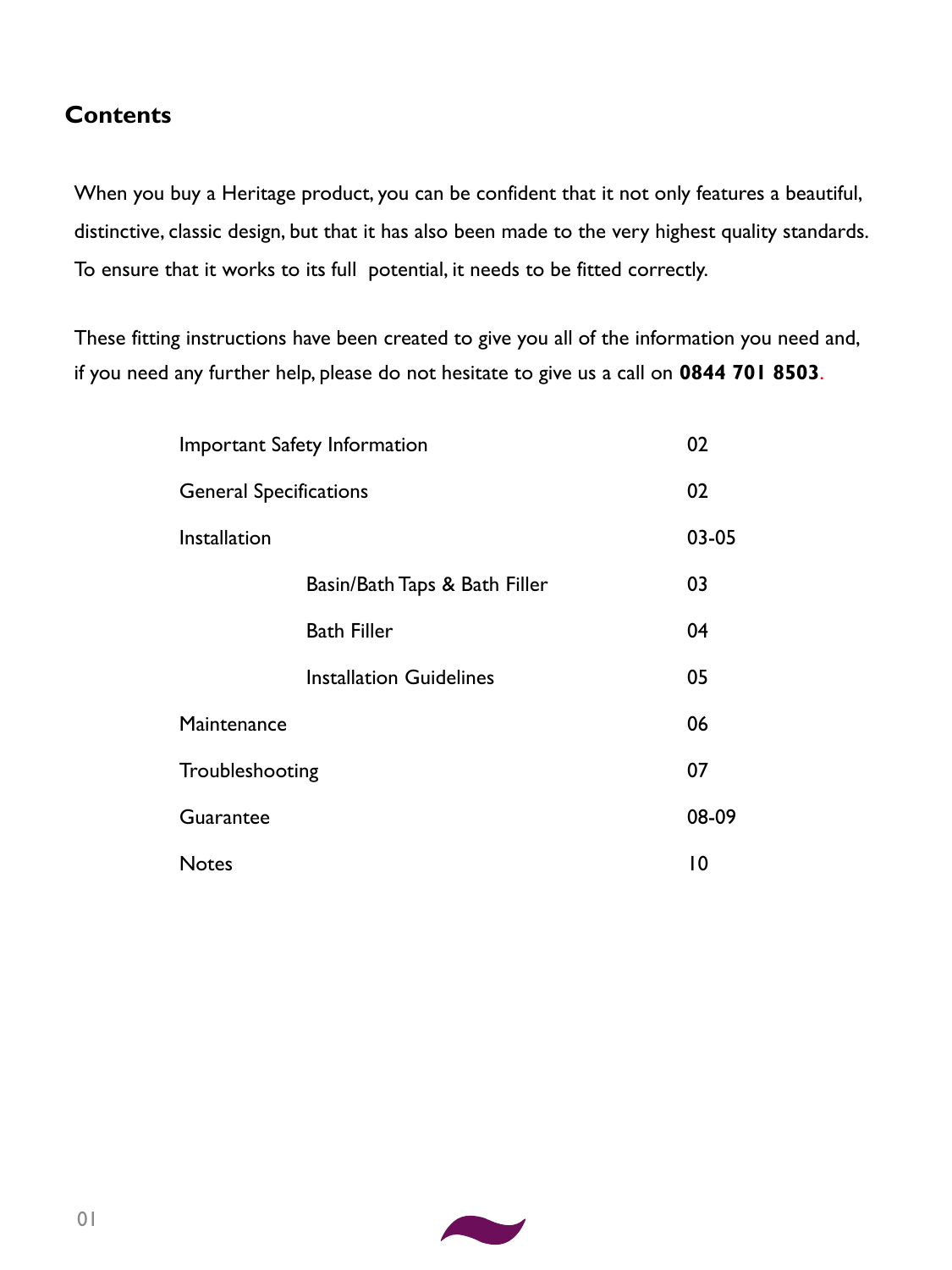# **Safety Note**



- Please read these instructions & retain for future use. All products manufactured & supplied by Heritage are safe, provided they are installed correctly, used correctly, and receive regular maintenance in accordance with these instructions.
- **If you are in any doubt about your ability to install this product safely you must employ the services of an experienced, qualified plumber.**

Before starting any installation project please consider the following:

- Prior to drilling into walls, check there are no hidden electrical wires or cables or water supply pipes with the aid of an electrical detector.
- If you use power tools do not forget:

-Wear eye protection.

- Unplug equipment after use.
- This product must not be modified in any way as this will invalidate the guarantee.
- These fittings need to be installed in accordance with and meet the requirements of the Water Supply (Water Fittings) Regulations 1999 and Scottish Byelaws 2004.

# **General Specifications**

| Operating pressure range (bar)     | Min | Max |
|------------------------------------|-----|-----|
| <b>Basin Taps</b>                  | 0.1 | 5.0 |
| <b>Bath Taps</b>                   | 0.1 | 5.0 |
| <b>Bath Filler</b>                 | 0.1 | 5.0 |
| <b>Bath Shower Mixer</b>           | 0.2 | 5.0 |
| Maximum static pressure - 10.0 bar |     |     |

**NOTE:-** Nominally equal (balanced) inlet supply pressures are recommended for optimum Performance of mixer taps.

Designed to comply with BS EN 200 for single taps / combination taps for water systems of type 1 and 2 general technical specifications; and to be used within systems designed to BS 6700.

BS 6700 recommends the temperature of stored water should never exceed 65°C. A stored water temperature of 60°C is considered sufficient to meet all nominal requirements and will minimise the build up of lime scale in hard water areas.

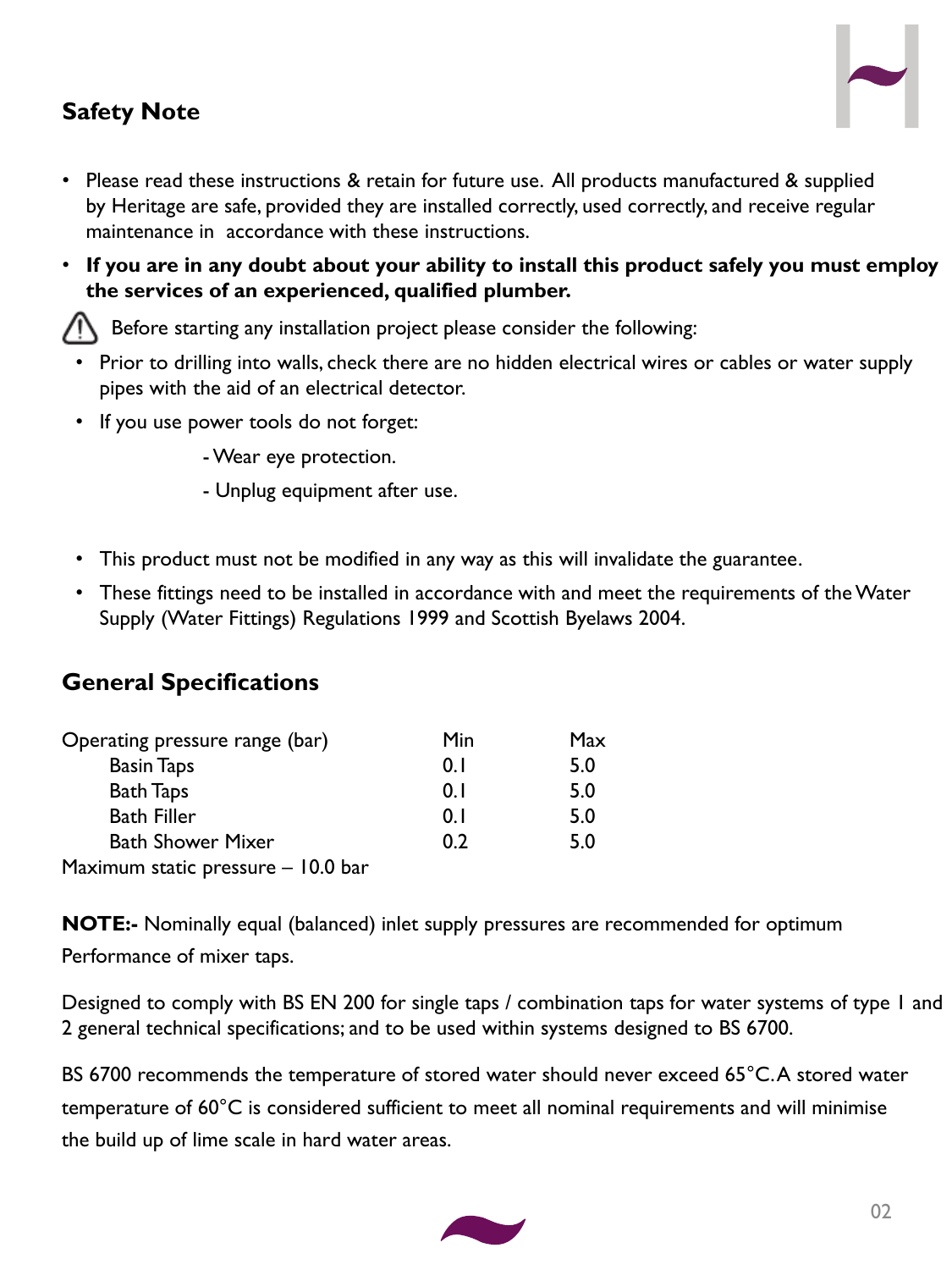# **Installation – Basin & Bath Taps**

1

| $\mathsf{I}$ . | Indice                      | x <sub>2</sub> |
|----------------|-----------------------------|----------------|
| 2.             | Screw & Washer              | x2             |
| 3.             | <b>Handle Assembly</b>      | x2             |
| 4.             | Shroud                      | x2             |
| 5.             | Valve                       | x2             |
| 6.             | <b>Backnut &amp; Washer</b> | x7             |



 $\mathbf{\varphi}$  $\mathbf{D}$  $\mathbb{R}$ \*TGRC01/TGRG01 shown for

illustration purposes only. The numbered components are the same for all models listed.

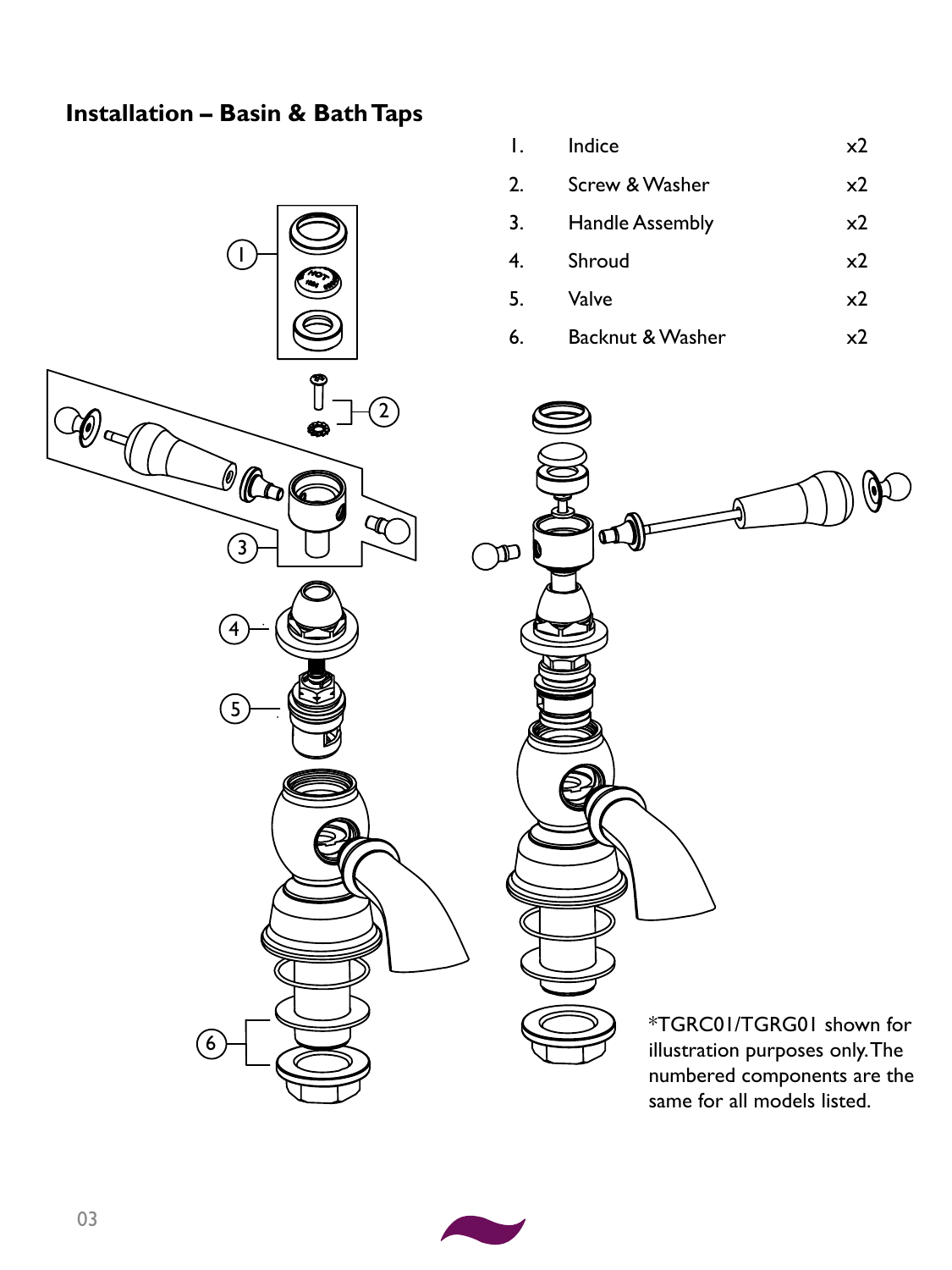

# **Installation – Bath Shower Mixer**



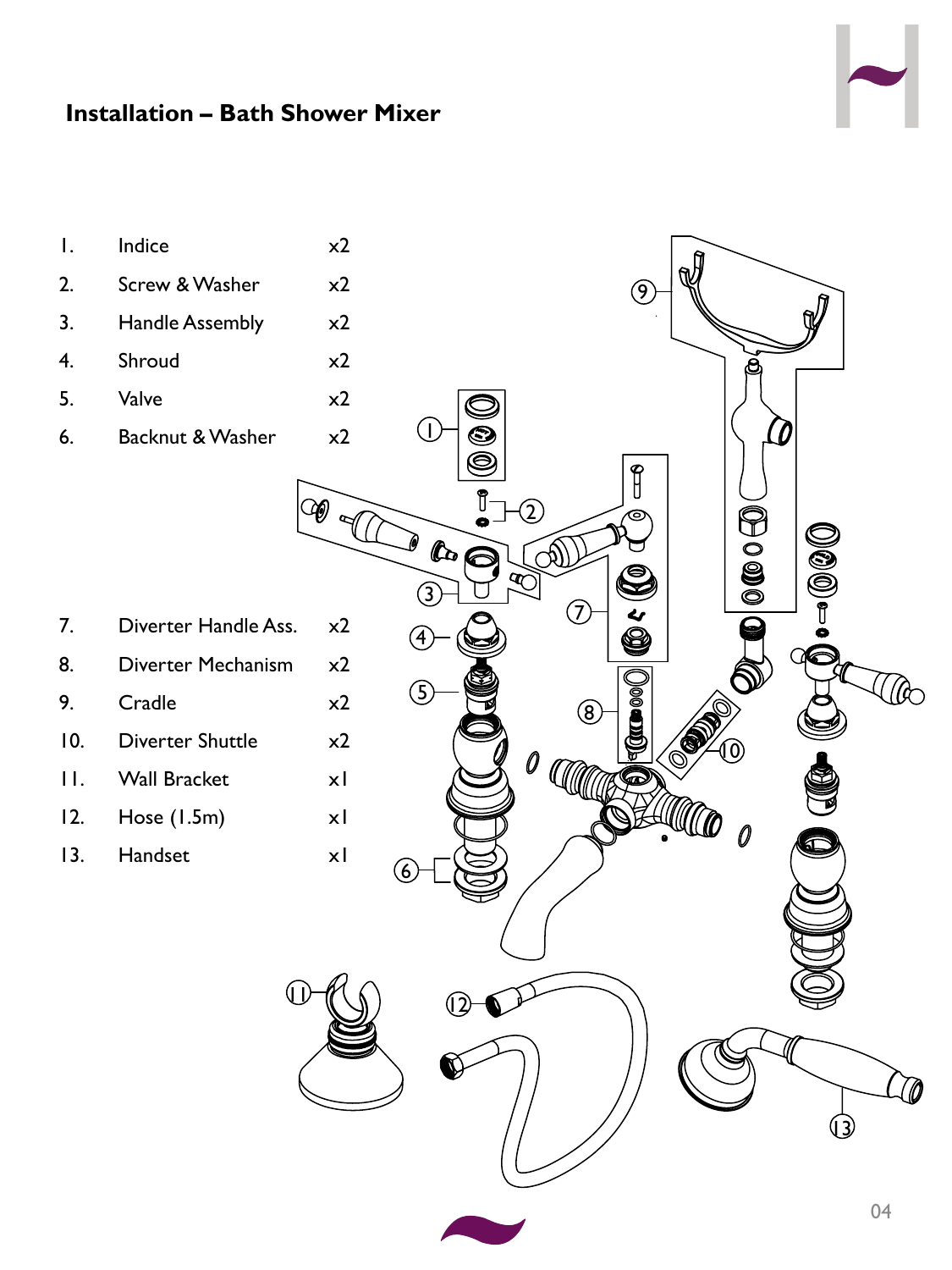# **Installation**

- 1. Check all components are present and correct prior to installation.
- 2. Ensuring that the O-ring is fitted into the groove on the base of the tap/s, fit the tap body onto the basin/bath.
- 3. Secure into position using the backnut and washer (6) on the underside of the basin/bath.
- 4. Connect the hot and cold water supplier using  $\frac{1}{2}$ " or  $\frac{3}{4}$ " tap connectors, (Not Supplied)
- 5. Turn the handles and let the water flow for a few minutes. Check all joints and connections for leaks.

#### **TGRC07 / TGRG07 - BATH SHOWER MIXER ONLY**

- 6. With the tap in position, proceed to fit the hose (12) to the tap body and the handset (13).
- 7. Fit the wall bracket (11) to the wall using the fixings provided, ensuring that the handset and hose will reach it comfortably.
- 8. To switch from bath fill to shower mode, operate the central diverter lever (7).

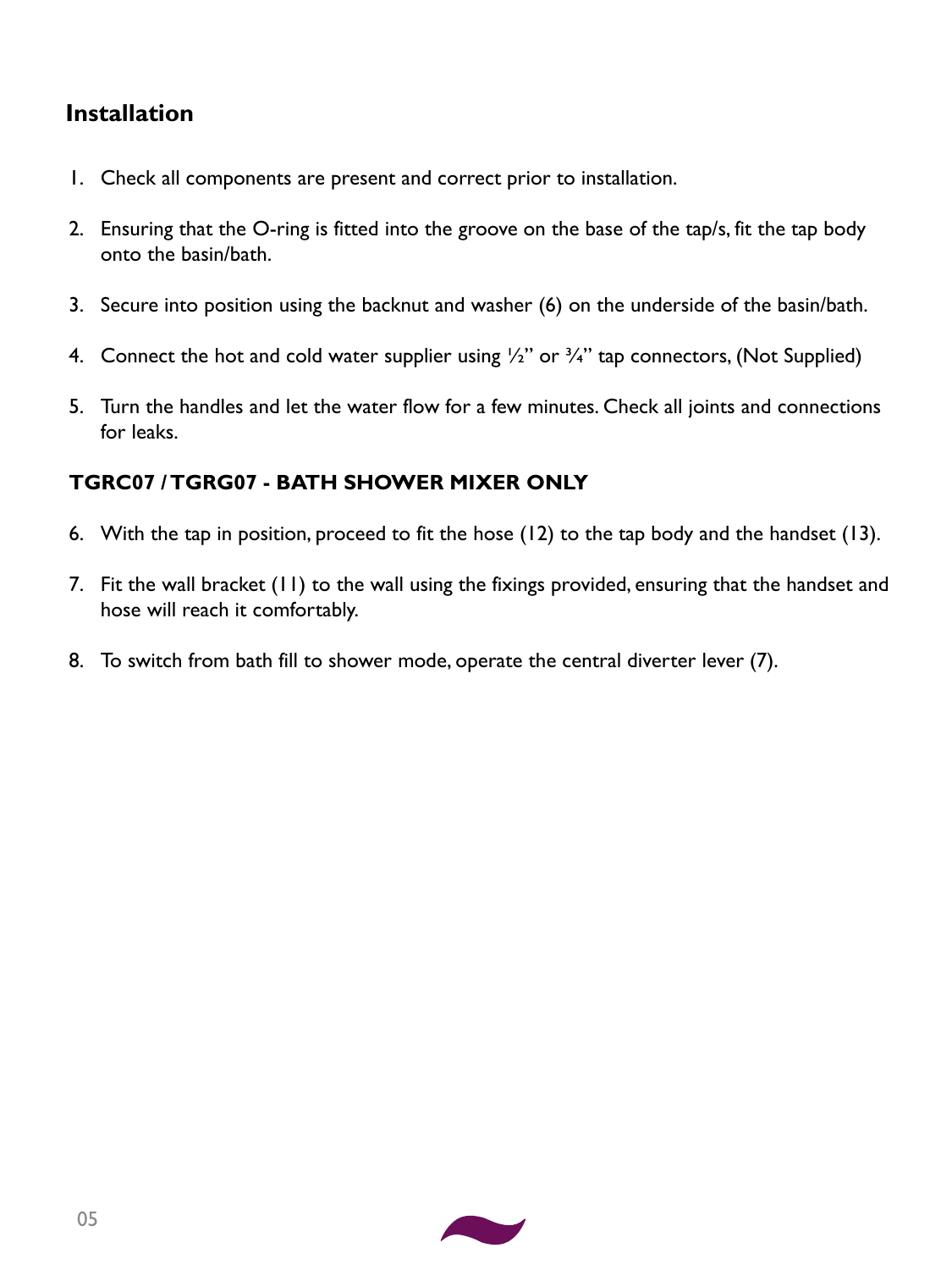# **Maintenance**



Your fitting has a high quality finish and should be treated with care to preserve the visible surfaces. All finishes will wear if not cleaned correctly. The only safe way to clean your product is to wipe with a soft damp cloth. Stains can be removed using washing up liquid. All bathroom cleaning products (powders and liquids) will damage the surface of your fitting, even the nonscratch cleaners.

**Note:** Never use abrasive detergents or disinfectants or those containing alcohol, hydrochloric acid or phosphoric acid.

#### **Cleaning the Valves**

We advise that your fitting is regularly serviced in hard water areas to maintain optimum performance.

If your fitting begins to leak the following should be carried out;

Isolate both hot and cold water supplies to the tap by either:

- Turning the water supply off at the mains stopcock or
- Turning off the isolation valves to the tap.
- 1. Remove indice to reveal the concealed screw and washer.
- 2. Proceed to also remove screw and washer which will free the shroud that can now be removed from the side body, allowing access to the valve.
- 3. Using a suitable spanner, remove the valve and clean the base and the seating inside the tap body.
- 4. If necessary replace the valve.

Please visit www.heritagebathrooms.com in order to find spare parts for this product.

6. Re-place the cartridge into the mixer body and re-connect handle assembly.



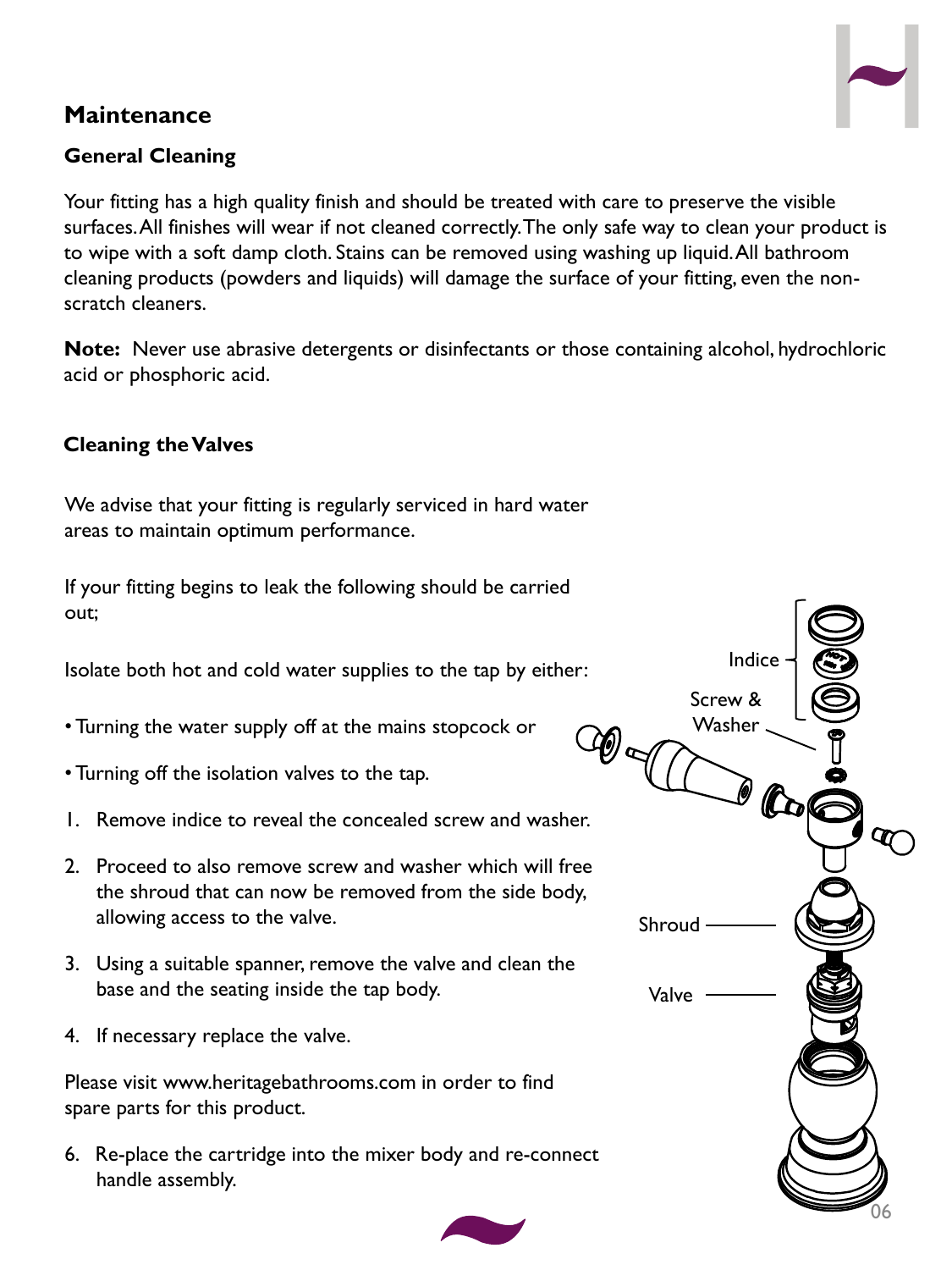# **Troubleshooting**

| <b>Symptom</b>                                                                       | Cause                                                                                                                                            | <b>Remedy</b>                                                                                      |  |
|--------------------------------------------------------------------------------------|--------------------------------------------------------------------------------------------------------------------------------------------------|----------------------------------------------------------------------------------------------------|--|
| No flow or poor flow rate.                                                           | Partially closed stop or service valve in<br>water supply pipework to the tap.                                                                   | Open stop or service valve.                                                                        |  |
|                                                                                      | Head of water is below the minimum<br>distance required.                                                                                         | Refer to the Specification section for<br>minimum pressures required.                              |  |
|                                                                                      | Possible airlock / blockage in supply<br>pipework                                                                                                | Remove water supplies from the fitting<br>and flush the system to remove any<br>airlocks / debris. |  |
|                                                                                      | Cartridge / Valve not opening fully.                                                                                                             | Service fitting. Refer to maintenance<br>section on page 06.                                       |  |
| Water dripping for a few<br>seconds after the tap has<br>been turned off.            | This is caused by 'capillary action' and<br>residual water in the spout being<br>siphoned out. This should only last for a<br>couple of seconds. |                                                                                                    |  |
| Constant dripping / leaking<br>when the tap is not in use.                           | Cartridge / Valve not fully shutting off.                                                                                                        | Service fitting and replace cartridge /<br>valve. Refer to maintenance section on<br>page 06.      |  |
| Fitting does not turn on.                                                            | Water supplies not turned on.                                                                                                                    | Check that the water supplies to the<br>fitting are turned on.                                     |  |
|                                                                                      | Closed stop or service valve.                                                                                                                    | Open stop or service valve.                                                                        |  |
| Water does not come out<br>of the showerhead when<br>using the bath shower<br>mixer. | Diverter mechanism not fully open.                                                                                                               | Open the diverter mechanism fully.                                                                 |  |
|                                                                                      | Insufficient water pressure / header<br>height.                                                                                                  | Refer to the specification section for<br>minimum pressures required.                              |  |

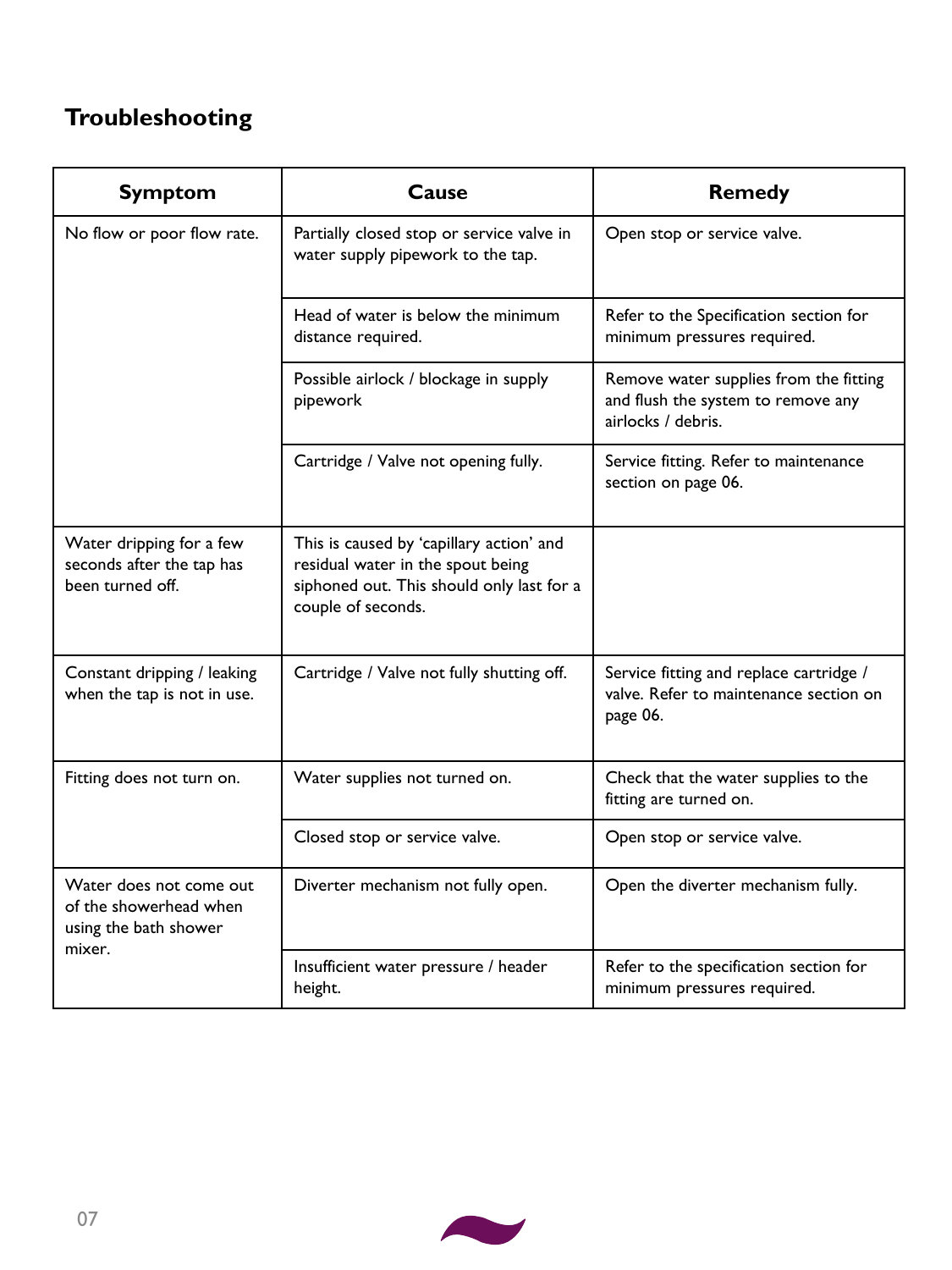

# **Heritage Bathrooms Guarantee**

When you buy a Heritage product, you can be confident that it not only features distinctive design, but that it has also been made to meet our rigorous quality standards.

We offer robust guarantees and an attentive aftercare service to ensure that if you do experience any

issues, we can deal with a problem quickly, and effectively.

Please note that guarantees are only valid with proof of purchase.

Our guarantees are as follows:



**Register now for additional peace of mind**

Register your product with us now and, if you do have any queries after installation, we'll be able to quickly identify the product and give you the best advice. It also means that you won't have to keep your proof of purchase to validate your guarantee. To register, simply go online at [www.heritagebathrooms.com/register](http://www.heritagebathrooms.com/register)

# **Guarantee Terms and Conditions**

This guarantee is in addition to your statutory and other legal rights and is subject to the following conditions:

- The product was purchased within the United Kingdom or Republic of Ireland
- The product is used in domestic applications only
- The guarantee applies solely to the original purchaser with proof of purchase
- The installation must allow ready access to all products for the purpose of inspection, maintenance or replacement
- Repair under this guarantee does not extend the original expiry date. The guarantee on any replacement parts or product ends at the original expiry date

Any part found to be defective during the guarantee period will be replaced without charge, providing that the product has been installed in accordance with the instructions given in this guide and used as the manufacturer intended. If the product is no longer available, Heritage will endeavour to provide the nearest equivalent.

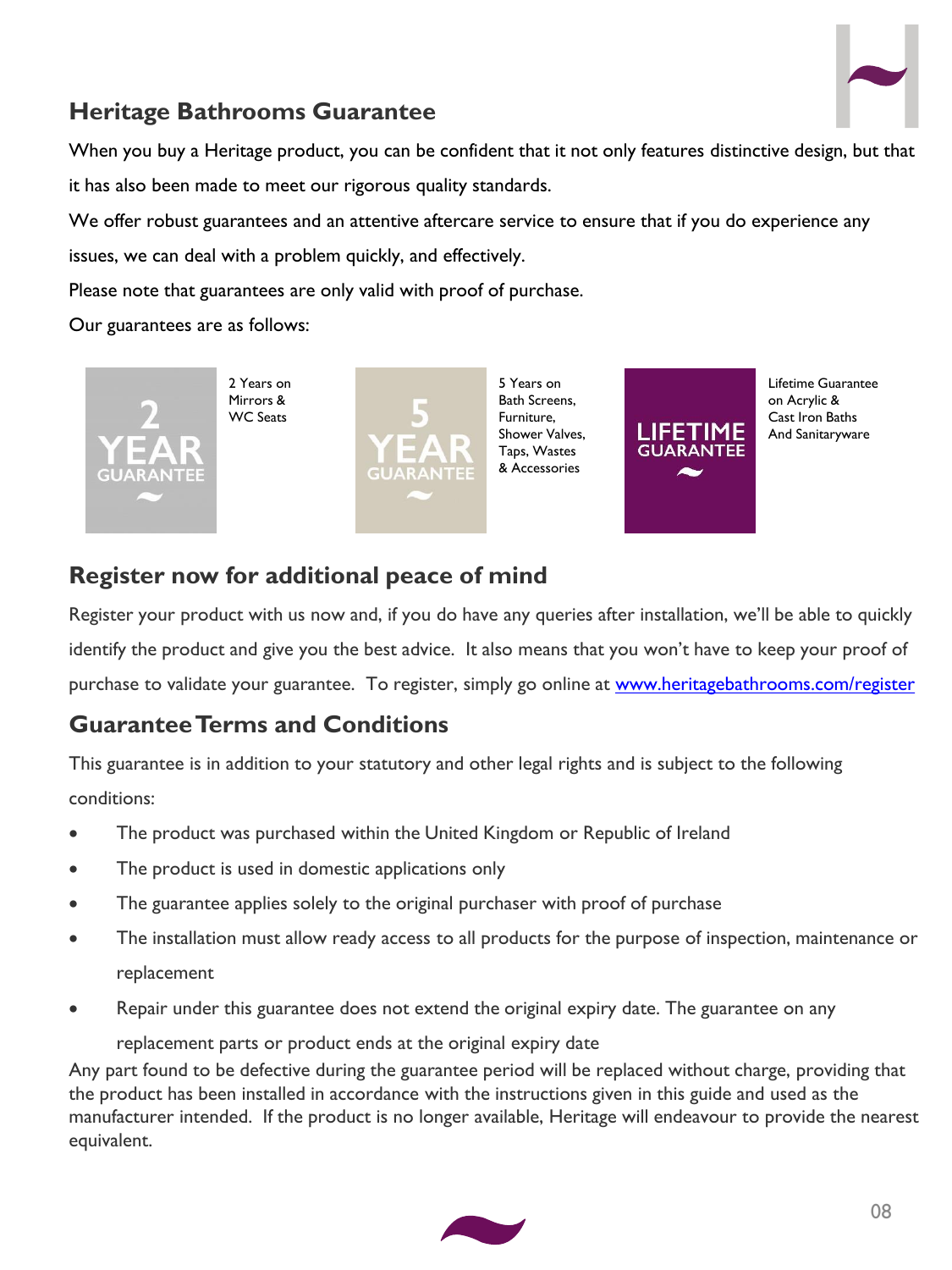# **Heritage Bathrooms Guarantee Cont.**

The guarantee does not cover:

- Damage or defects caused by
	- General wear and tear (including special non-chrome finishes; components such as filters, seals, 'O' rings and washers)
	- Incorrect installation
	- Repair using non-Heritage parts
	- Accidental or wilful misuse
	- Corrosion and the use of inappropriate cleaning products.
	- System debris including the build-up of limescale (which can be controlled through regular servicing and maintenance)
- Compensation for loss of use of the product or consequential loss of any kind.

In the interests of continuous product improvement, Heritage reserves the right to alter product specifications without notice.

# **Need help?**

In the unlikely event that you encounter a problem with your Heritage product, you must, in the first instance, contact the retailer you purchased it from. They will advise as to whether it is due to a manufacturing fault or an installation fault. If the problem is due to a manufacturing fault, they will contact us to arrange a supply of a replacement product as soon as possible. To speak to a Heritage customer service advisor, please contact our technical helpline on **0844 701 8503**.

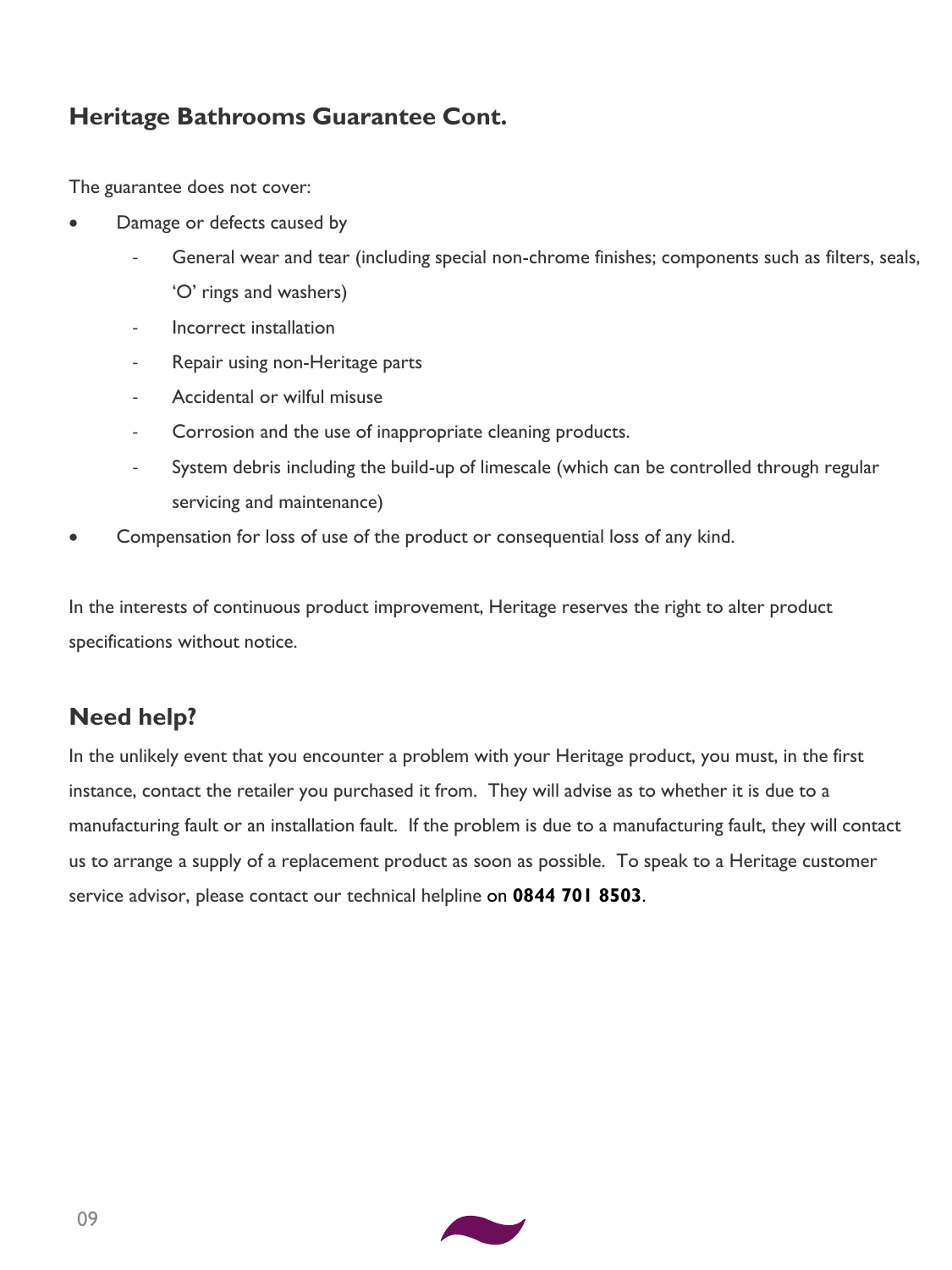# **Notes**

Please use this space to add any notes which you or your installer may have regarding the plumbing and/or installation of this product.